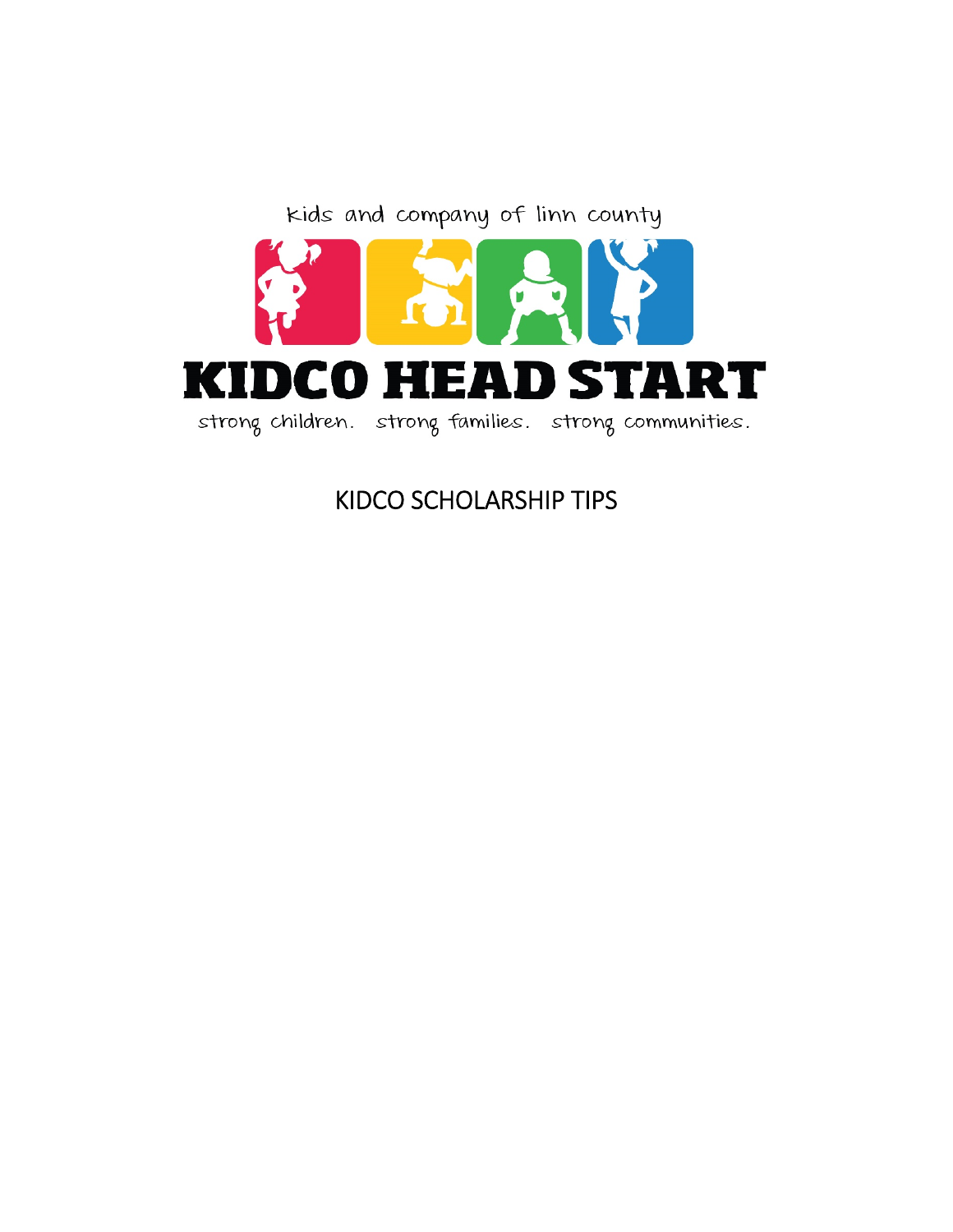- 1. Read the Scholarship instructions thoroughly and carefully
	- This will ensure that you . . .
		- i. Include all of the required documentation
		- ii. Provide 3 copies of your packet for review (The original and 2 photo copies)
		- iii. Have your Program Manager's signature
- 2. Brainstorm!
	- Introspectively ponder on the ways Head Start has effectively and positively changed you personally, your family relationships, etc.
		- i. Pin point those experiences that might set you apart from other applicants
	- Gain further insight about yourself from people that know you best
		- ii. They will be able to remind you of the emotions you felt during those life altering circumstances and/or situations, or
		- iii. They will be able to remind you of other circumstances or situations that might be more effective in setting you apart from other applicants
- 3. Maintain clarity throughout each essay
	- Use your essay to highlight *the most important points* about each question
		- i. Think about condensing sentences that are too wordy can you say the same thing with fewer words?
		- ii. Make sure you describe future goals that are attainable
		- iii. Be clear as to how you will accomplish those goals
- 4. Have MULTIPLE sets of eyes read and proof each essay
	- Make multiple hard copies to give to people or send multiple emails
		- i. Collect all proofed essays and combined all the corrections that most suitably communicate your personal intent and focus for the essay (that you found when you did your brainstorming)
	- $\bullet$  People you ask should know you well
		- ii. They might be able to help you better describe experiences contently and concisely
		- iii. Ask them to assess the clarity and flow of the essay as well as spelling and grammar
- 5. Have your Program's Scholarship Committee review your entire packet
	- This will be your check and balance to ensure you haven't missed anything in the instructions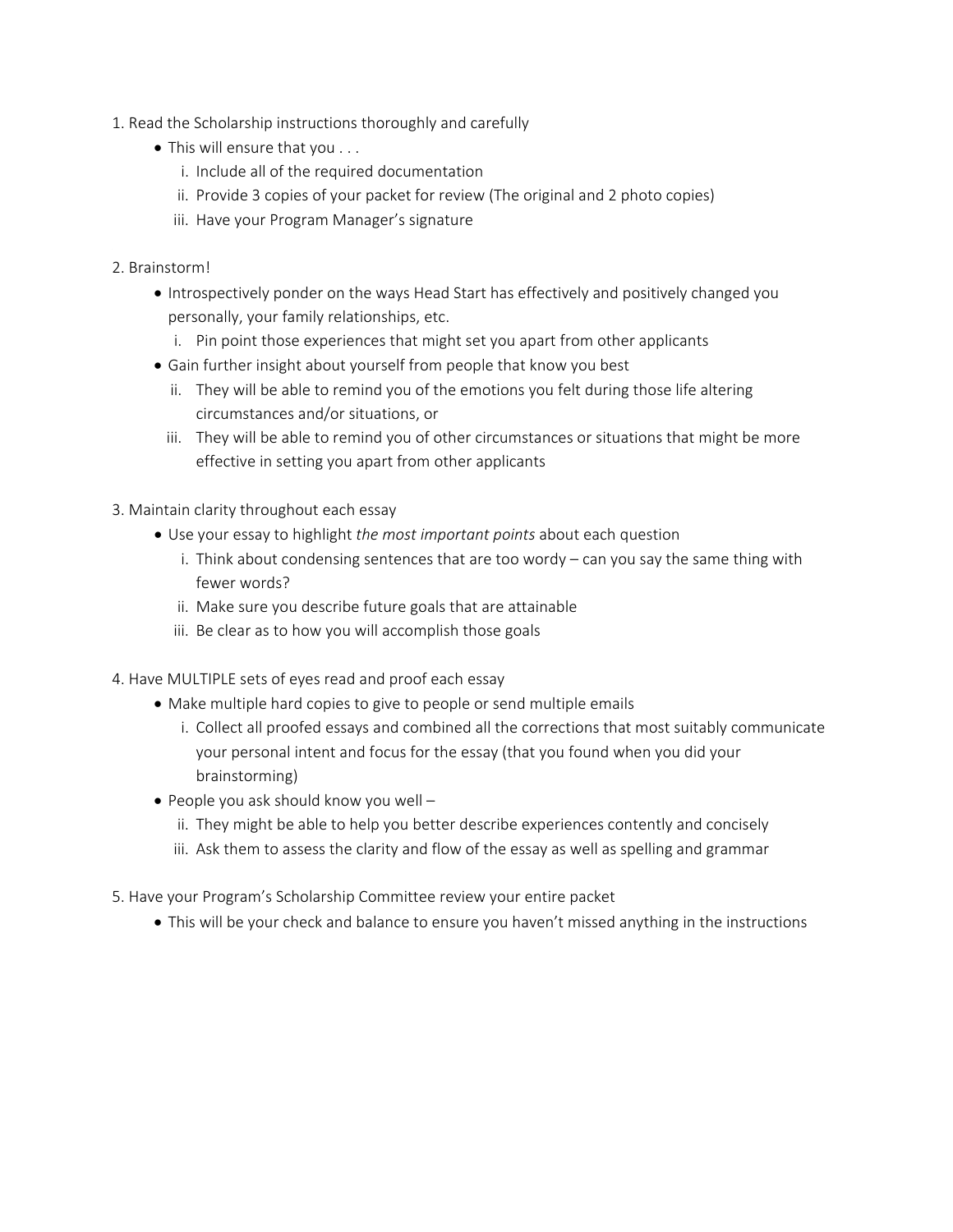#### Tip 1: Give concrete examples.

If your answer to an essay question is abstract, support it with a concrete example that illustrates your point. The scholarship sponsor wants to see evidence that you satisfy their criteria, not just unsupported statements.

## Tip 2: Apply only if you are eligible.

Read all the scholarship requirements and directions carefully, and make sure that you are eligible before you send in your application. Your application will not be considered if you are not qualified to apply.

# Tip 3: Identify the sponsor's goals.

Try to understand the sponsor's motivation in offering the award. Do they want to promote interest in their field? Do they want to identify promising future researchers and business leaders? If you can identify their goals, you can direct your application toward satisfying those goals, increasing your chances of winning the award.

# Tip 4: Complete the application in full and follow directions.

Many students fail to follow directions. You can give yourself a competitive advantage by reading the directions carefully. Provide everything that is required. But do not supply things that are not requested. You will not impress and you might be disqualified. Be sure to complete the entire application. If a question does not apply, note that on the application. Do not just leave it blank.

## Tip 5: Neatness counts.

Make several photocopies of all the forms you receive. Use the copies as working drafts as you develop your application packet. It is always best to type the application. If you must print, do so neatly and legibly. Proofread the entire application carefully. Nothing is less impressive than an application with misspelled words or grammar errors. Ask a friend, teacher or parent to proofread it as well.

## Tip 6: Write an accomplishments resume.

Compile a list of all your accomplishments. This will help you identify your strengths and prepare a better application. Give a copy of the resume to the people who are writing letters of recommendation for you. They will be able to work some of the tidbits into their letters, making it seem like they know you better.

## Tip 7: Watch all deadlines.

Impose a deadline for yourself that is at least two weeks before the stated deadline. Use this 'buffer time' to proofread your application before you send it off. YOU are responsible for making sure all parts of the application arrive on time. This includes supporting materials, such as letters of recommendation and transcripts. So make sure everyone who is contributing to your application has ample lead‐time. If worse comes to worst, call the scholarship provider in advance and ask if it is possible to receive an extension. Do not just send the materials in late; many committees will refuse late applications. But do not rely on extensions - very few scholarship providers allow them at all.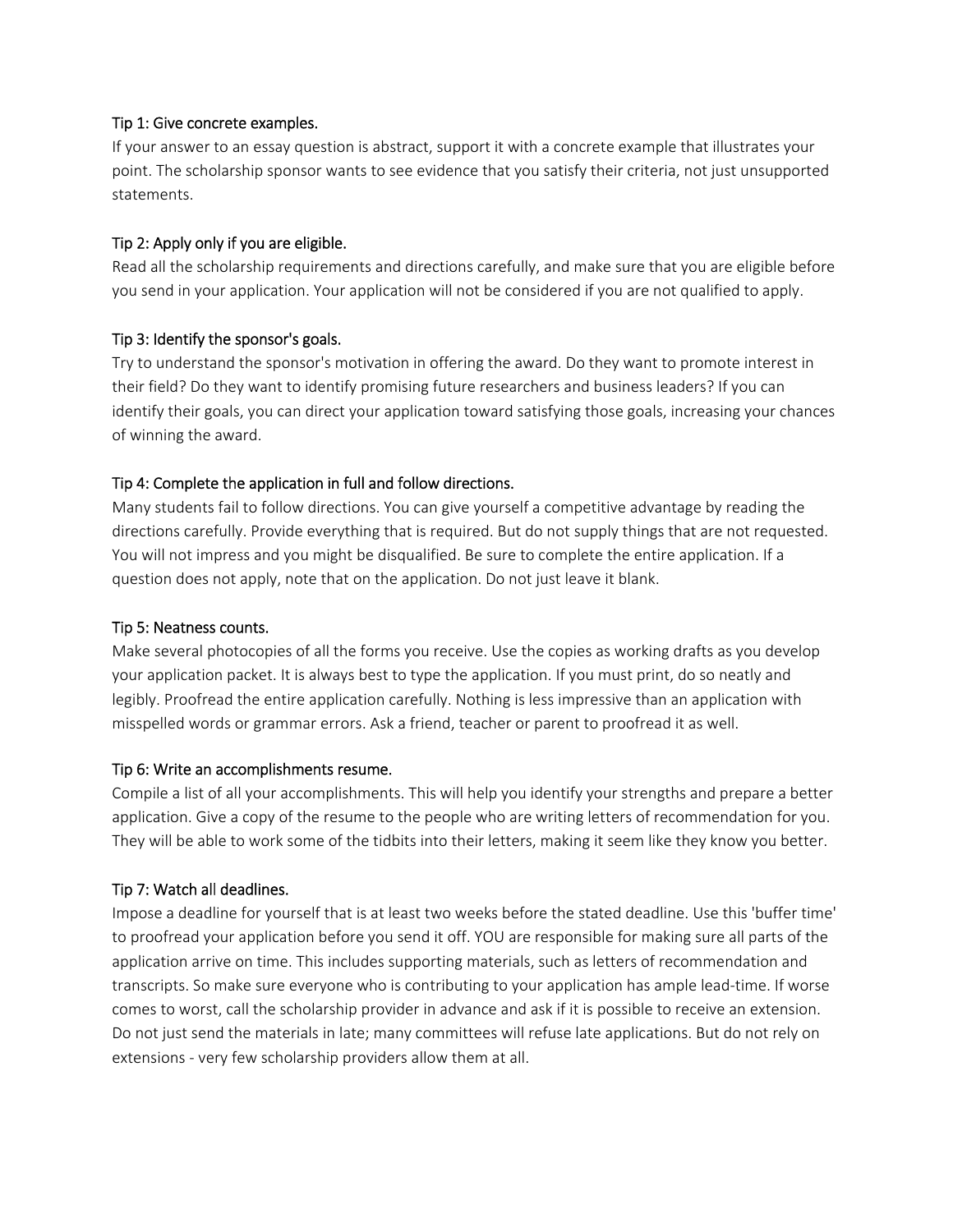#### Tip 8: Take steps to make sure your application gets where it needs to go.

Before sending the application, make a copy of the entire packet and keep it on file. If your application goes astray, you can always reproduce it quickly. Make sure your name (and social security number, if applicable) appears on all pages of the application. Pieces of your application may get lost unless they are clearly identified.

## Tip 9: Ask for help if you need it.

If you have problems with the application, do not hesitate to call the sponsor. But do not expect anyone to do the work for you. Completing the application is your job. Check out: https://www.linnbenton.edu/current‐students/money‐matters/scholarships/tips‐and‐advice‐ forscholarship‐applications

#### Tip 10: Remember ‐ your scholarship application represents YOU!

Your ability to submit a neat, timely, complete application reflects on you. It is the face you present to the sponsoring organization. Take pride in yourself by submitting the best application you can Resources: http://www.studentscholarshipsearch.com/tips/

Personal/Professional Goals: I have worked in a leadership role in Head Start as a Health Services Manager and now as the Assistant Director for our agency since 2004. I am a member of the National Association of School Nurses. I am now in a position that will allow me to continue my professional development through the University of Oregon accelerated BA ECE program. The BA ECE will enhance my current skill level and afford me the ability to move forward within the early childhood education administrative and leadership field.

Personal/Professional Goals: I have worked in a leadership role in Head Start for our agency since 2004. I am a member of National Head Start Association have represented Region X Head Start as a board member in 2012‐13 and currently maintain a position on the Oregon Head Start Association Board as the Past President. I am now in a position that will allow me to continue my professional development through Walden University's online program. The MS Leadership and Management Degree will enhance my current skill level and afford me the ability to move forward with our agency in a greater role.

Personal/Professional Goals: I am a past parent of three Head Start children and one who is currently enrolled. I have represented parents of Sutherlin through my elected position of Policy Council member for three of four of my children. I have volunteered throughout the years both in the classroom and in the administrative office. I am now in a position to begin my path to success as an Early Childhood Educator. My short term goal is to enroll at my local community college; as I have already completed the placement tests and have received my letter of acceptance. My degree will be an Oregon transfer degree that will allow me to apply to an Oregon University that has a strong early childhood education program where I can earn a BA. My long term goals are to teach young children to prepare them for school, and to continue to advance my own education in my pursuit to be a lifelong learner.